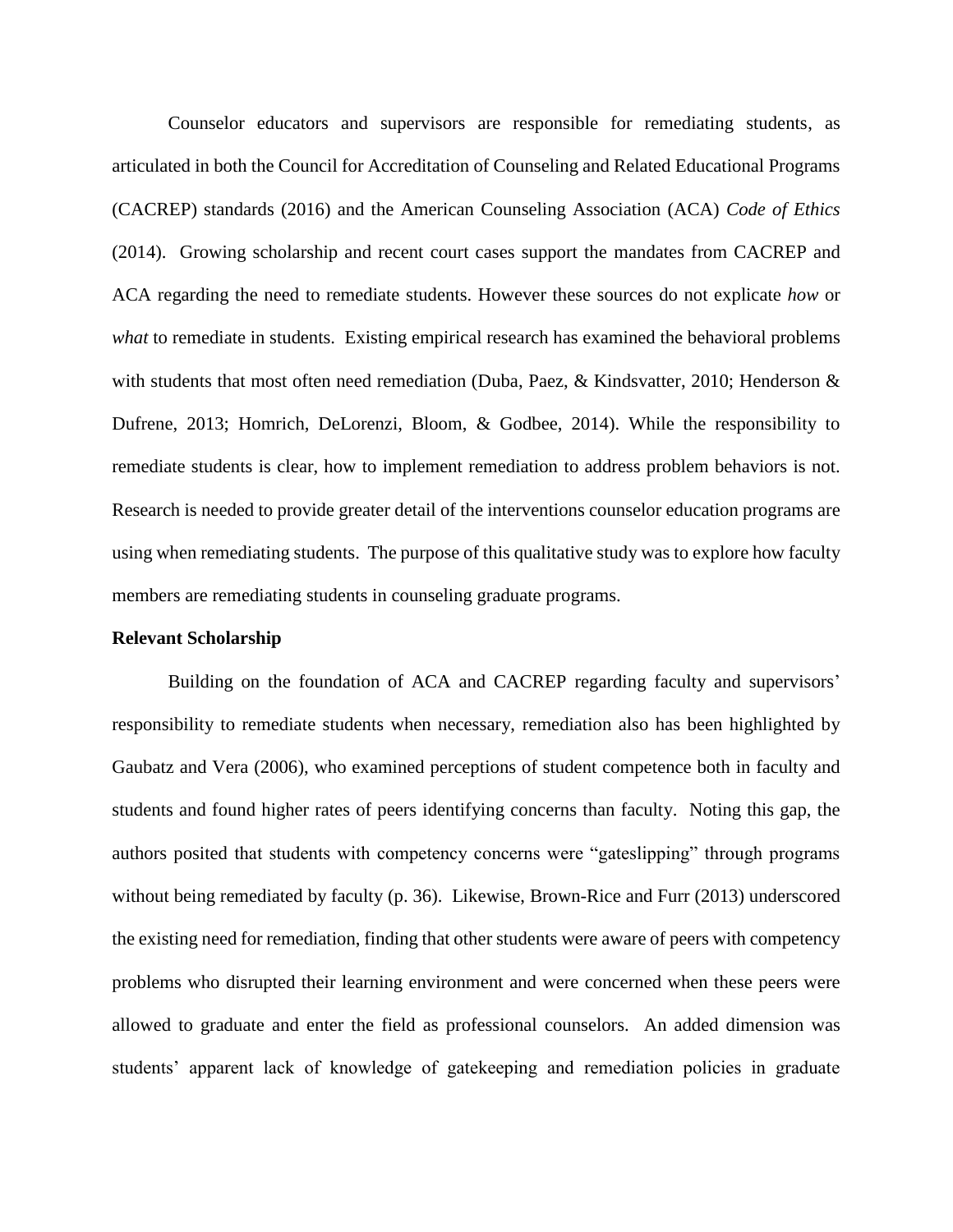programs (Foster, Leppma, & Hutchinson, 2014; Parker et al., 2014), sparking concern as to whether students are aware of competency expectations. Moreover, the need to remediate students was reflected in the wake of lawsuits brought against counselor education programs for dismissing students with competency concerns, such as at Augusta State University (now Augusta University [*Keeton v. Anderson-Wiley*, 2010]), Eastern Michigan University (*Ward v. Wilbanks*, 2010), and the College of William and Mary (McAdams, Foster, & Ward, 2007). Despite the well-established need to remediate students based on the perspective of both faculty and students, a paucity of empirical research exists on remedial interventions that can be used with students.

A related consideration regarding remediation is the language of how we dialogue about problematic student behaviors, which has been widely inconsistent and has varied in the literature from impaired, deficient, challenges, and problematic. Criticism of the term 'impaired' has arisen over several different issues, including the ambiguous and unclear nature of the term and its narrow association with disabilities and diagnosable disorders (Bemak, Epp, & Keys, 1999; Bhat, 2005; Elman & Forrest, 2007; Gilfoyle, 2008). In order to address these concerns, Elman and Forrest recommended using adaptations of "problems of professional competence" (p. 508). Their language focused on the identified problems with competence rather than the reasons that possibly are causing the problematic performance. They suggested avoiding language that can be perceived as pejorative by students (e.g., incompetent, impaired).

While research is lacking on remedial interventions, several conceptual models addressed gatekeeping and the dismissal of students, with remediation mentioned as a step in the gatekeeping models (Frame & Stevens-Smith, 1995; Kerl, Garcia, McCullough, & Maxwell, 2002; Lumadue & Duffey, 1999; McAdams et al., 2007; Ziomek-Daigle & Christensen, 2010). Common recommendations for gatekeeping policies and procedures from the models included: (a) notifying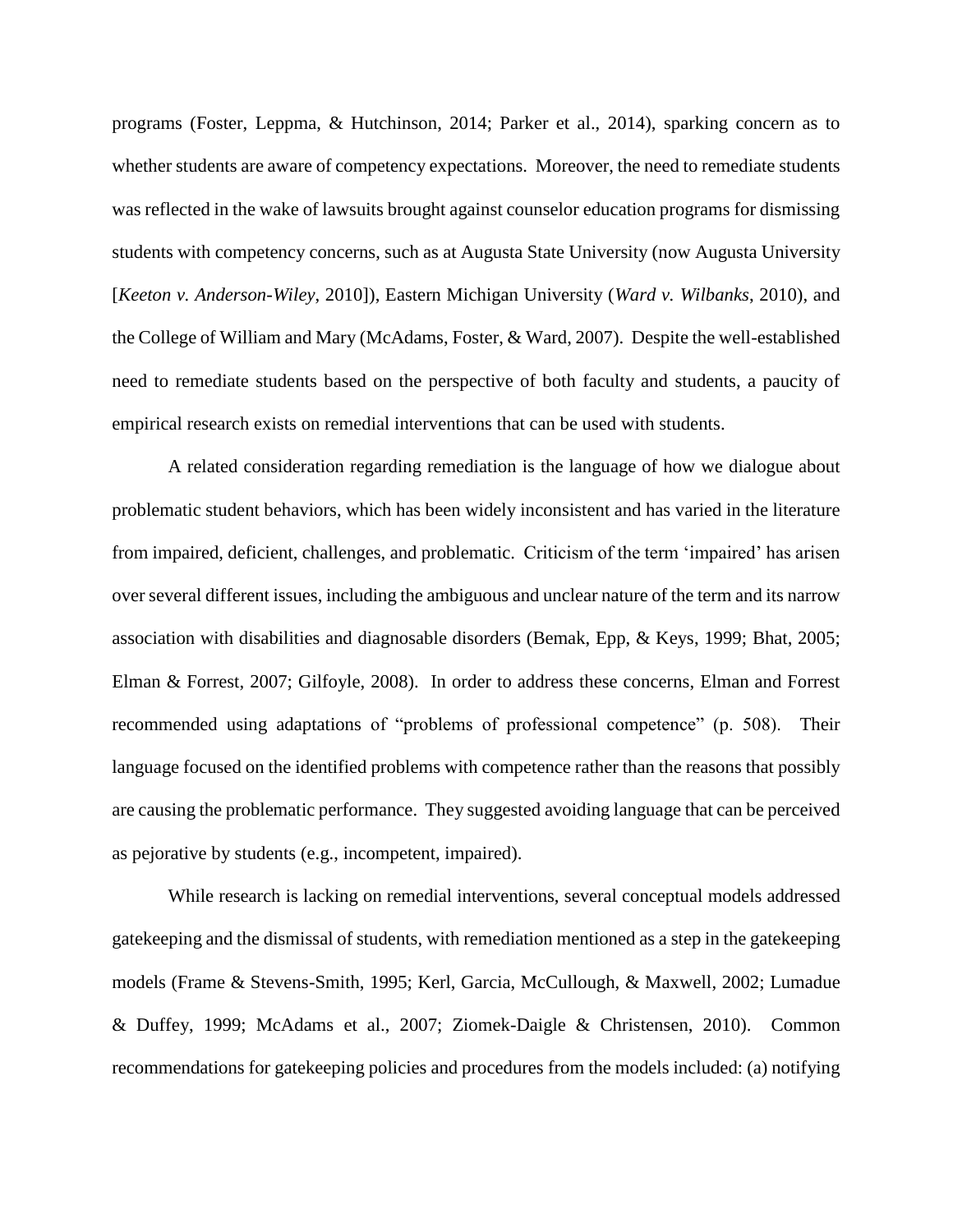students of the dismissal policy and evaluative criteria, (b) evaluating students' performance to identify competency concerns, and (c) notifying and meeting with students who were evaluated with competency concerns to determine how to address these concerns. Within these models, remediation and remediation plans frequently were mentioned as a possible way to address concerns. However emphasis was on dismissal procedures, not on remediation as a process.

Regarding the remediation process, scholars offered best practice recommendations for constructing remediation plans (Henderson & Dufrene, 2011; Kress & Protivank, 2009; McAdams & Foster, 2007). Suggested remedial interventions to use in plans included increasing supervision, repeating or withdrawing from courses, adding academic assignments, and seeking personal counseling (Henderson & Dufrene, 2011; Kress & Protivank, 2009; McAdams & Foster, 2007; Russell & Peterson, 2003; Rust, Raskin, & Hill, 2013). Additionally, a common recommendation was emphasis on documentation during the overall remediation process (Dufrene & Henderson, 2009; Kress & Protivnak, 2009; McAdams & Foster, 2007). The discussion of remedial interventions from these sources appeared as a series of possible interventions to use, but without in-depth discussion, lacking context or description of how to implement the interventions with students. Brown's (2013) content analysis of doctoral program handbooks found a similarly brief review of remedial interventions that reflected those discussed in the literature, which also included gatekeeping responses such as formal probation or dismissal. While the majority of remedial interventions have not been explored conceptually, an exception was personal counseling.

Personal counseling has received the most scrutiny as a remedial intervention and also appears in the ethical code. The ACA *Code of Ethics* (2014) guides faculty to provide assistance to students in identifying appropriate clinicians if personal counseling is requested or suggested as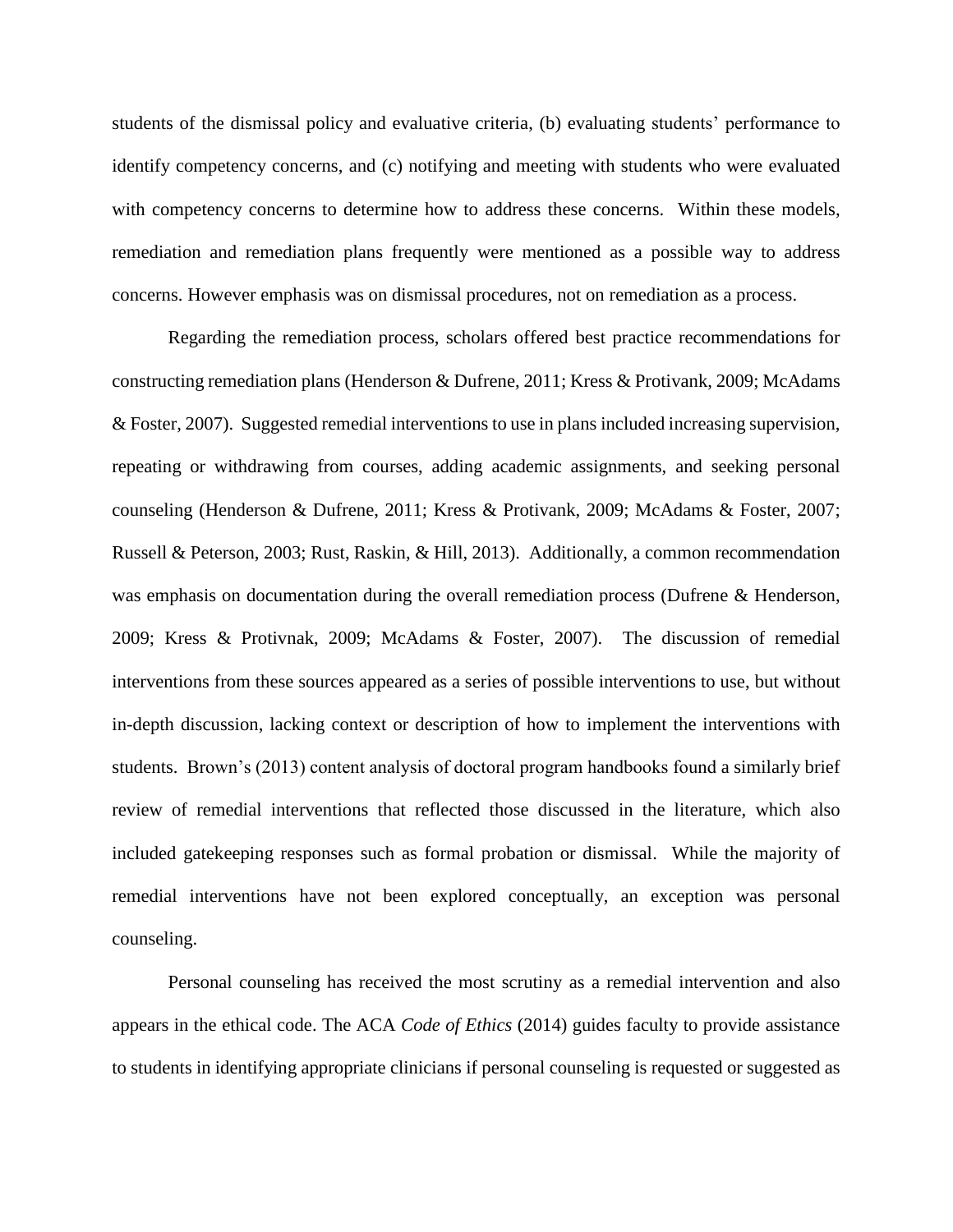part of remediation. In an exploratory qualitative study of 14 training directors of psychology programs, Elman and Forrest (2004) identified two approaches to how personal counseling is implemented during remediation, which they termed hands-on or hands-off. The hands-on approach was characterized by *requiring* personal counseling versus the hands-off approach of *recommending* counseling. Criticism of using personal counseling as a remedial intervention has included balancing student accountability to the program with confidentiality, questioning faculty's role in goal setting within students' counseling sessions, and the lack of research indicating the effectiveness of personal counseling as a remedial intervention (Elman & Forrest, 2004; Kaslow et al., 2007; Rust et al., 2013).

In the professional dialogue on gatekeeping and remediation, growing scholarship supported the mandates regarding the need to remediate students. While scholars and counselor educators have recognized the importance of gatekeeping models and remediation plans, empirical research is lacking regarding the interventions used during remediation. Considering the lack of research examining remedial interventions, faculty members are without evidence-informed resources to consult for guidance when remediating. In order to address this need, we conducted an exploratory qualitative study on student remediation in counselor education programs.

### **Method**

The initial purpose of this study was to explore how counselor educators are remediating students in CACREP-accredited programs. An exploratory qualitative content analysis was utilized to identify themes within the textual data. A qualitative content analysis approach was chosen because of its appropriateness to examine pre-existing documents as a data source (Schreier, 2012), such as documented remediation plans. The original research question was: How are CACREP-accredited programs implementing student remediation policies, procedures, and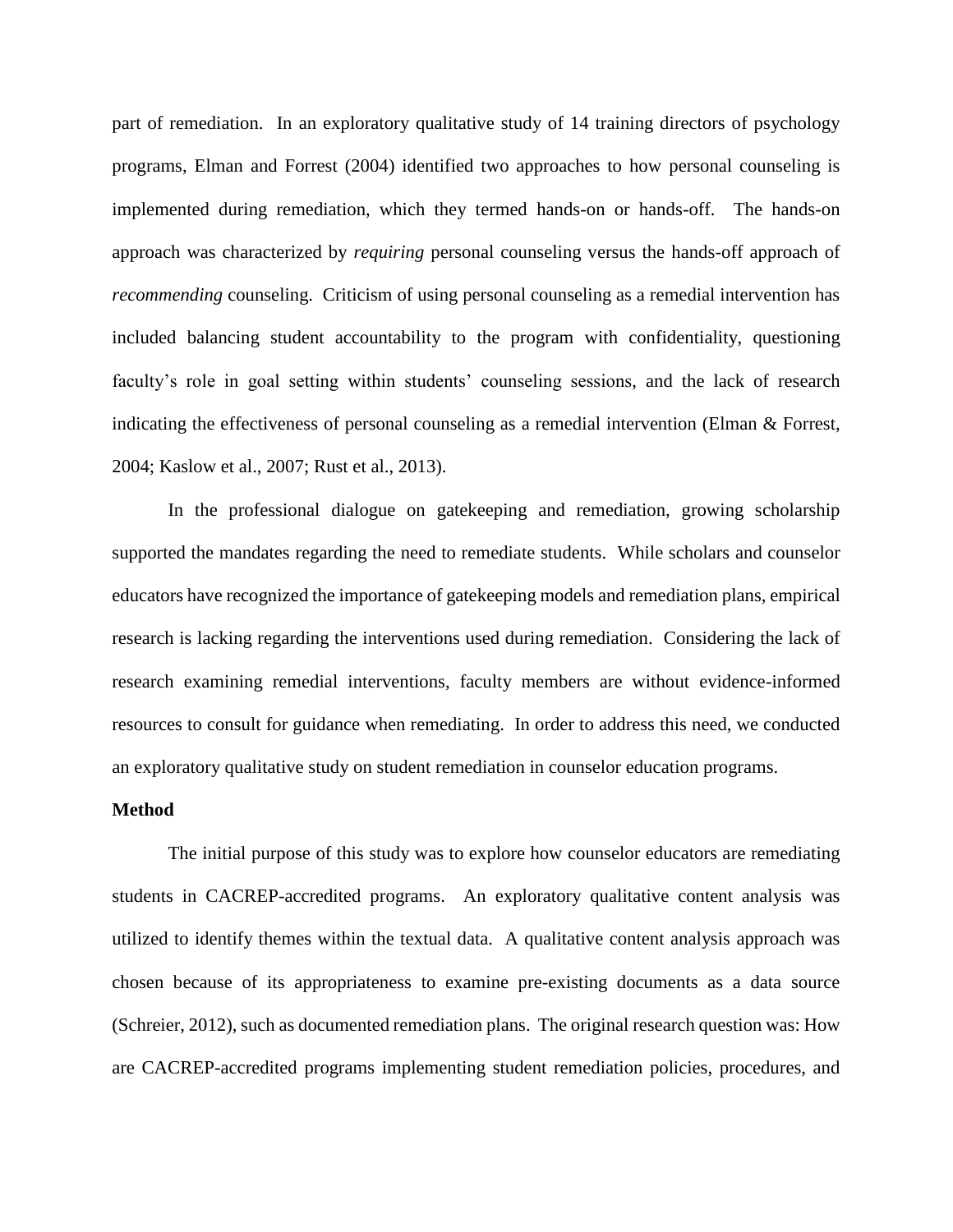accompanying documentation? Due to the unexpected plethora of documents received, data analysis focused on the specific interventions used during remediation. Hence, the research question evolved to: What interventions are CACREP-accredited programs using to remediate students?

# **Procedure**

A purposive sampling approach was used to identify sources to supply gatekeeping and remediation documents used in practice with students. The two counselor educators on the research team identified potential sources of documents from the following: presenters at professional conferences, CESNET emails, and authors of journal articles on gatekeeping or remediation. All potential participants were from CACREP-accredited programs who were actively implementing remediation with students. Potential counseling faculty were contacted via email to request their program's participation in the study. CACREP-accredited programs were chosen due to the peer review self-study evaluation process that requires consistency in standards and requirements across programs. Faculty were asked to provide all available documents from their counselor education programs that related to gatekeeping and remediation, including student handbooks, policies, evaluation forms, de-identified remediation plans, or other related documents available. Institutional Review Board (IRB) approval was requested and approved by one researcher's institution, the other researcher's institution determined the study did not involve human subjects. In order to avoid potential subjectivity or challenges with bracketing, the two researchers' counselor education programs were not included in the sample.

### **Data Sources**

Based on the purposive sampling for document sources, a total of 12 CACREP-accredited counseling graduate programs submitted 63 documents for the qualitative content analysis. The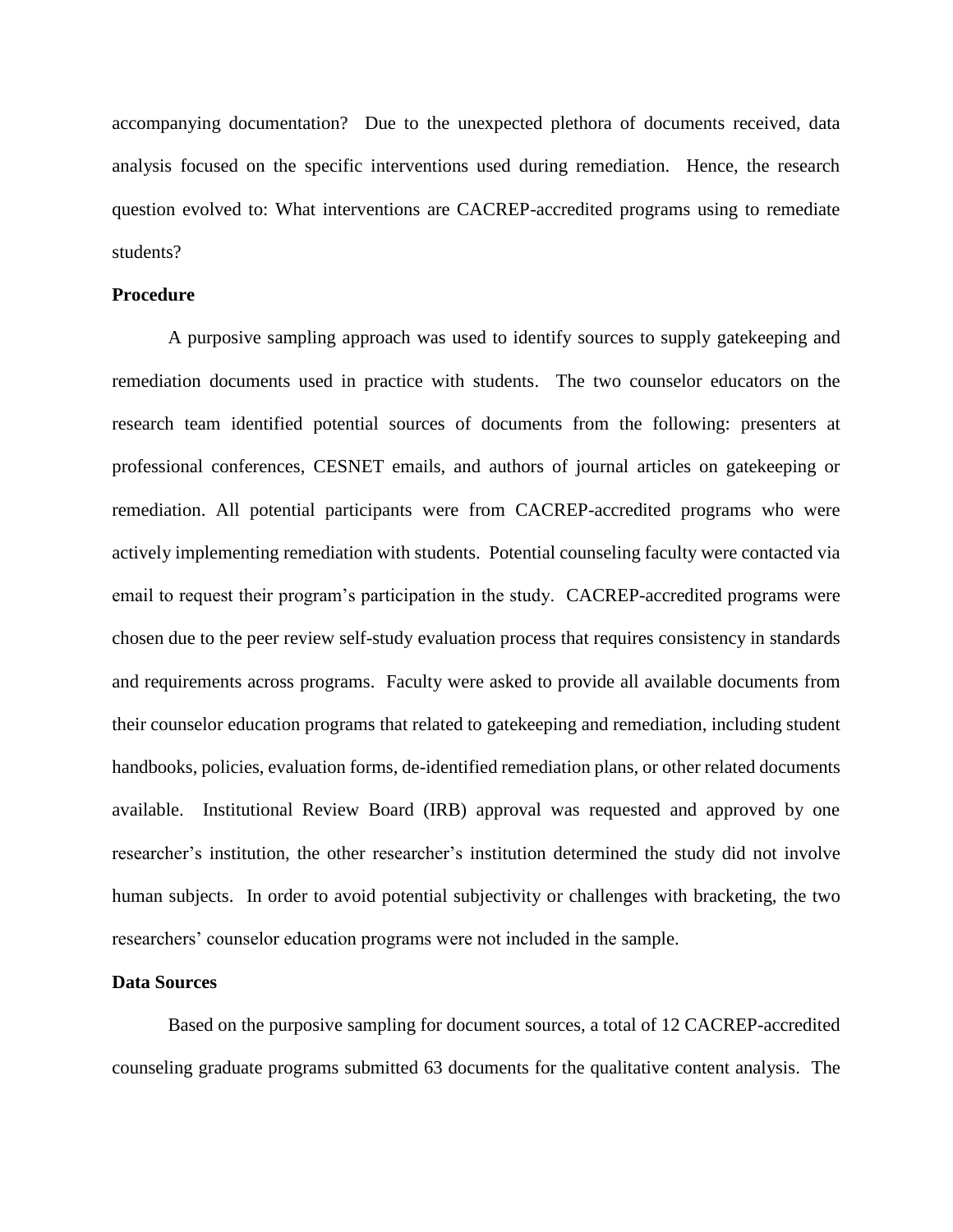sample of 63 documents included 213 pages of textual data comprised of student handbooks, gatekeeping policies, evaluation forms, remediation plans used with students, emails, and letters associated with student remediation plans. Anonymity of programs was adhered to by deidentifying all of the names of counselor education programs and individuals from all of the documents provided.

Faculty were asked to provide demographic data on their programs; one program did not submit the demographic form. The 12 programs represented five regions from the Association for Counselor Education and Supervision (ACES): Southern Association ACES (SACES) *n* = 5; North Central ACES (NCACES)  $n = 2$ ; North Atlantic Region ACES (NARACES)  $n = 2$ ; and Rocky Mountain ACES (RAMACES)  $n = 1$ , with missing data  $n = 2$ . The largest number of programs were from the SACES region, which could be because SACES has the largest membership of the five regions, as well as both researchers were SACES members. The number of full-time faculty in each counseling program ranged from 4 to 13. The levels of degree offered by the programs were master's degree programs  $(n = 8)$  and doctoral programs  $(n = 3)$ . Enrollment for the master's programs was 62 to 90 students ( $n = 4$ ); 200 to 350 students ( $n = 4$ ); and 110 to 140 students ( $n =$ 3). Enrollment for the doctoral programs was 25 to 30 students  $(n = 3)$ .

#### **Content Data Analysis**

Considering the emergence of student remediation in the counseling field, a qualitative content analysis was used to understand the contextually rich topic of remediation, which allows for a search of emergent themes (Creswell, 2007). In the initial stage of the research, an assistant electronically imported all 63 documents (213 pages) into Nvivo and the first author developed a codebook for our data analysis. We analyzed the textual data by employing a coding framework as "a descriptive method of summarizing what [was] in the data" with "…deductive, concept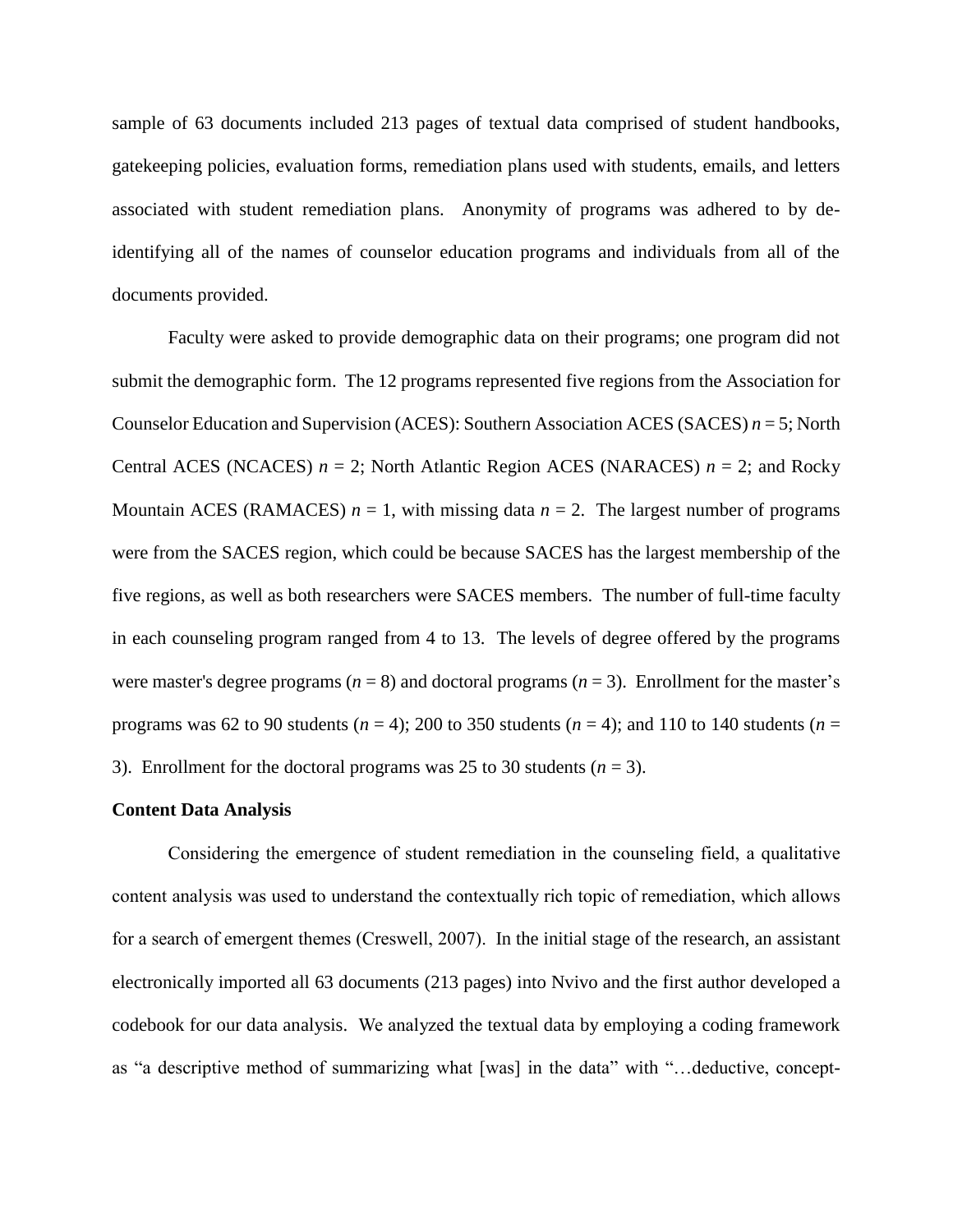driven categories" (Schreier, 2012, p. 41). The coding team (the two authors) each used the memo function in Nvivo independently as a journaling source for discussion during our follow-up meetings to arrive at agreement on our codings. Our research team meetings involved reviewing the codes and discussing differences to reach agreement, which reduced coding conflicts to improve the validity of our coding frame, thereby also providing consistency. When in agreement, the codes were combined during this process and linked to a main theme and subtheme that was descriptive of the data from the codes. Schreier (2012) recommended having at least two coders to "use the same coding frame to analyze the same units of coding, and they do so independently of each other" which can provide validity and reliability for the codings (p. 167).

# **Trustworthiness**

In order to ensure trustworthiness and bracket potential assumptions or bias during data analysis (Creswell, 2007), the research team examined our own beliefs regarding student remediation. We each believe that student remediation is required and necessary, and that the main goal of remediation is to provide students with alternate ways to achieve success or address problems that have been displayed. We agree that the purpose of remediation should be educative and corrective, not punitive. In order to increase trustworthiness of the data analysis process, we coded the data independently using Nvivo then compared all codings. In addition, we confirmed our findings through different data sources as suggested by Creswell, such as student handbooks and individual remediation plans. We also employed thick verbatim descriptions as recommended by Creswell from the document sources that were included in quotations when reporting the results.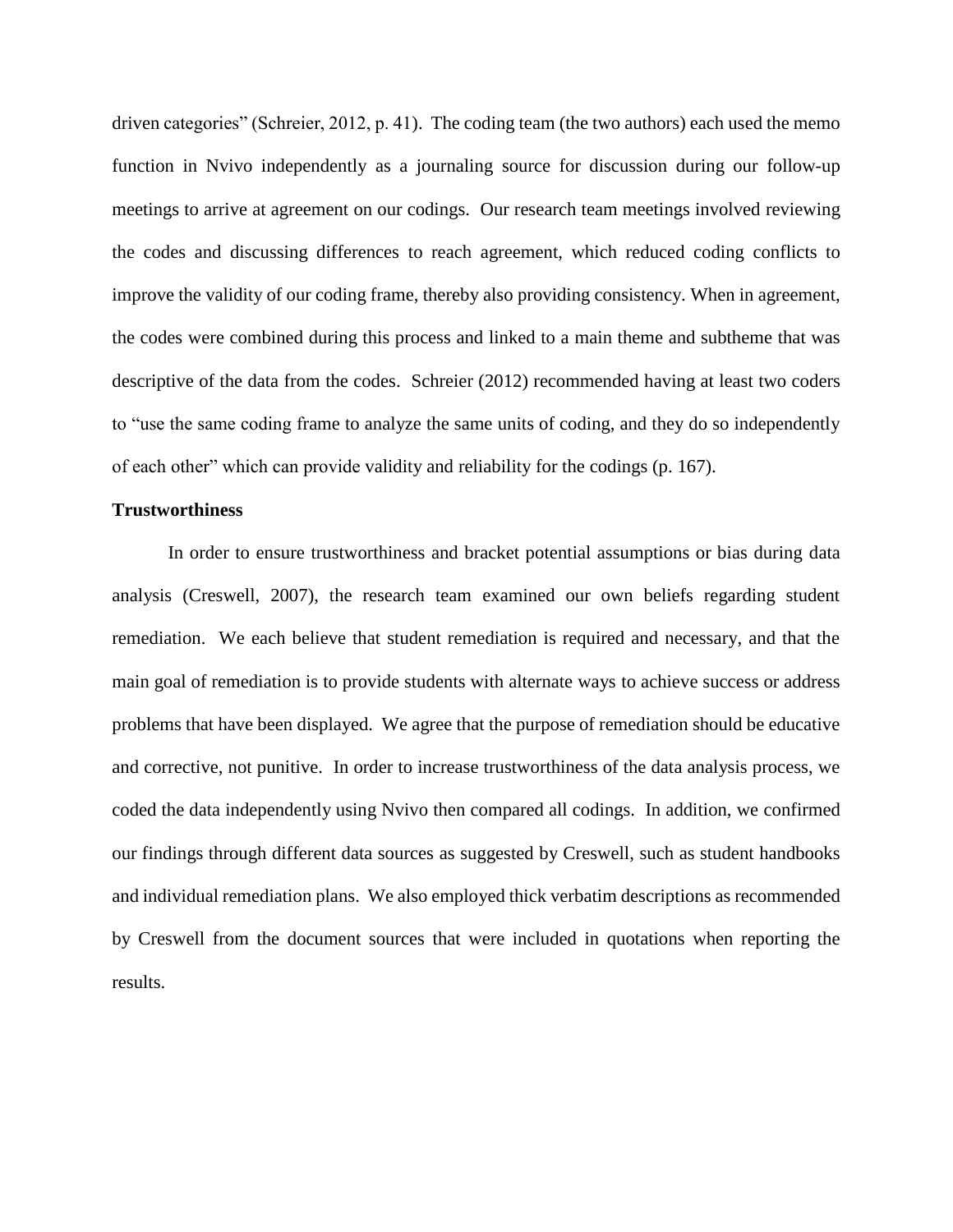# **Results**

Four main themes were identified in the findings related to remedial interventions, which also included eight subthemes: (a) personal counseling (no subthemes); (b) courses (subthemes; clinical courses, related to clinical courses, and didactic courses); (c) assignments (subthemes; workshops, readings, and written assignments); and (d) remediation procedures (subthemes; meetings with faculty and status in program).

# **Personal Counseling**

Within the 63 sample documents, a consistent theme was that students were to obtain personal counseling as part of their remediation, whether required or recommended as an intervention. Multiple cases specified how many sessions were required, along with requiring documentation from the treating counselor verifying attendance of counseling sessions. For example, one program documented that the student, "… will attend counseling on a bi-weekly basis to address personal issues and work to diminish their possible impact on clients. She will ask her counselor to provide notice of the number of biweekly sessions attended by sending an email to Faculty …" by a specific date. Another document required that the treating counselor "… provide a letter attesting to your mental well-being." Other related examples included requiring the student to sign a release for the faculty advisor to consult with the treating therapist, and relatedly, required the student to provide progress (clinical case) notes from the treating counselor to faculty members. The remedial documents also specified the type of mental health professional who needed to provide the counseling to students and identified issues to be addressed in counseling, such as "… work on setting appropriate boundaries and limits, time management, and resolving issues from the past." In this example, the faculty required that the student share the letter from the program including the details of the remediation plan with the treating counselor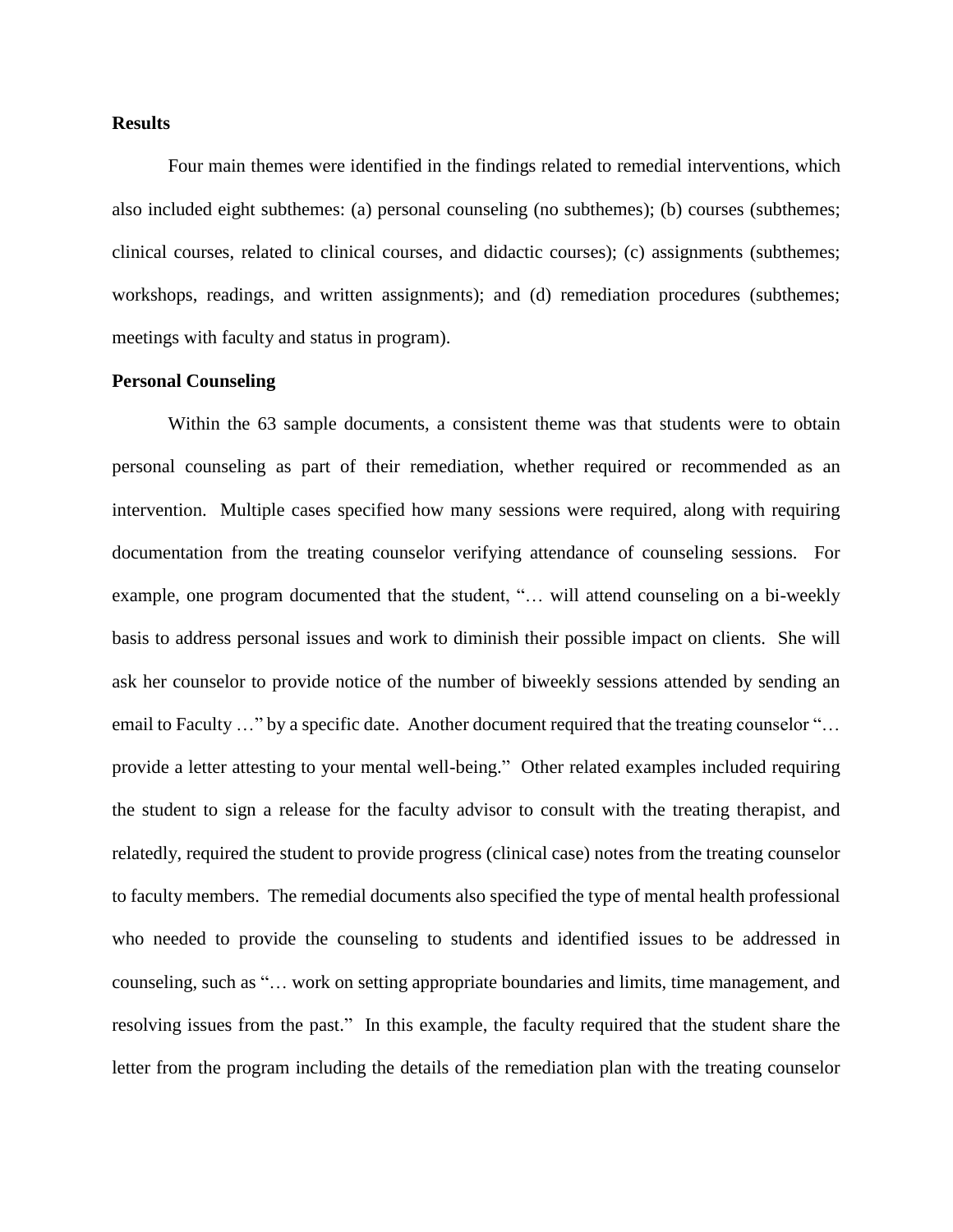and provide a letter from the treating counselor acknowledging receipt of the letter and plan. In another instance, the student was required to obtain a formal psychological assessment and provide the results of the assessment to faculty members.

# **Courses**

Findings in the sample documents indicated that students' course work was addressed during remediation in a variety of ways. As a result, the main theme of courses was separated into three subthemes comprising: (a) clinical courses, (b) related to clinical courses, and (c) didactic courses.

**Clinical courses**. General interventions included limiting or restricting students' registration in clinical courses, such as dropping practicum or withdrawing from internship. Examples from the data for restricting access to clinical courses included that a student: "Take a semester off from practicum … in order to attend to the above requirements and repeat Practicum II," "...will not be allowed to apply for ... Counseling Practicum until she has consistently demonstrated the professional behaviors named above as evidenced by professors through classroom interactions and performance and until this remediation plan is completed," and drop practicum/internship or receive an I [incomplete] grade. One program also specified in their documentation which section of internship the student should enroll with a particular faculty member as the instructor.

**Related to clinical courses.** Additional interventions found in the 63 documents included detailed requirements for students while enrolled in their clinical courses. One example required that if the student failed to comply with the remediation plan, the student would be removed from the clinical site. Another program's documentation indicated that "Every Monday you [student] will bring ... a copy of the attached progress report. ...your placement supervisor will indicate the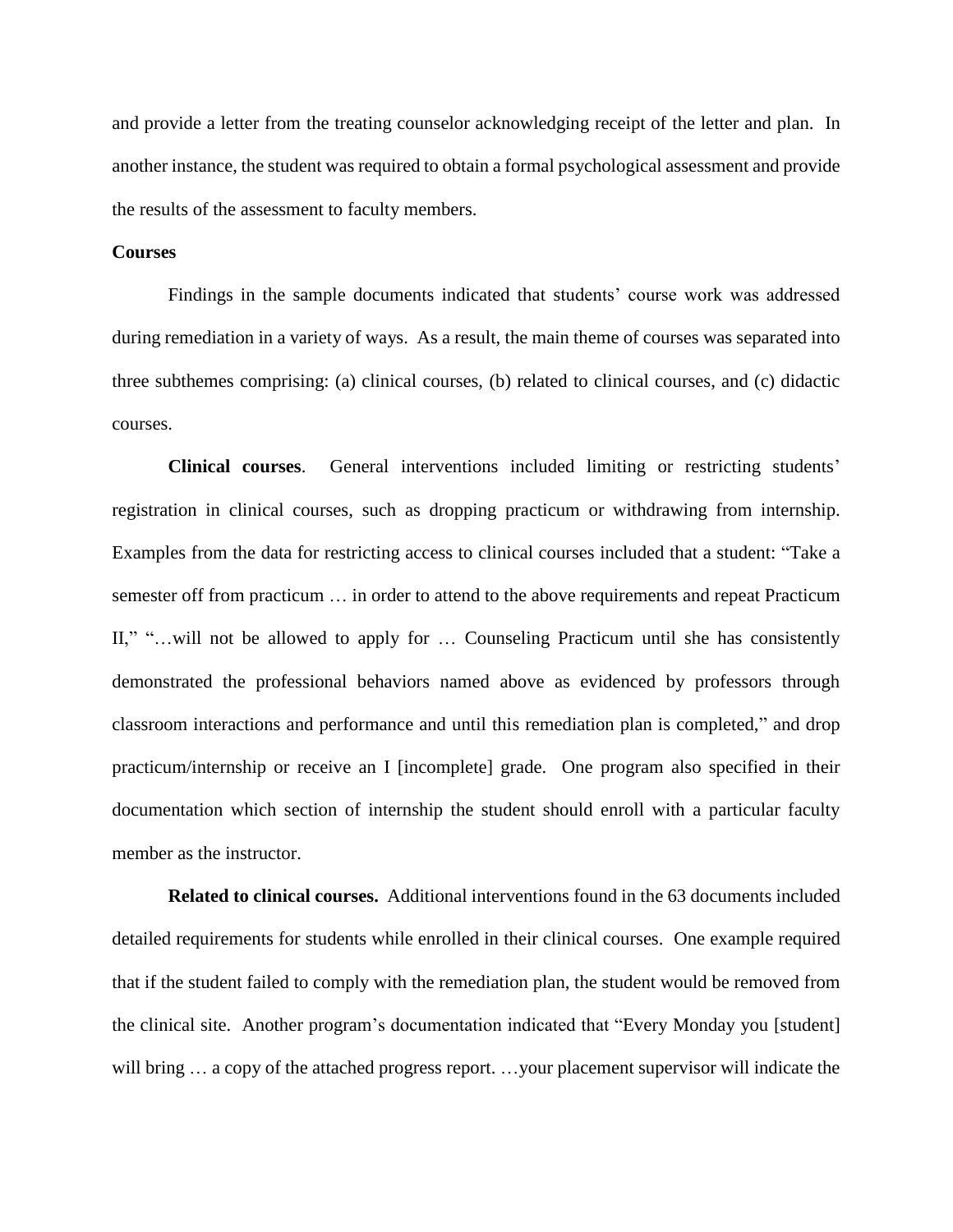progress you have made during the prior week. Failure to comply … will result in you being removed from your internship placement." A second example required a student to receive "a positive evaluation from his site supervisor in order to proceed to an Internship placement" and, when there was a pattern of absences, the student was required to make-up missed internship classes and not miss any more; if more classes were missed, the student would be dropped from internship and required to retake internship with successful completion of the course to graduate from the program.

**Didactic courses**. Remedial interventions that focused on content courses included limiting students' enrollment per semester, specifying enrollment in specific courses, or retaking courses. Examples from the documents included: "… [the] student may only take up to 1 other course with the required remediation plan; the additional course must be approved by the … Committee;" "[the] student will take no more than two courses per semester until significant improvement is seen in her writing skills;" and "... [the student must] refrain from taking classes during the summer." Programs also required that students complete the identified courses with a certain grade by a deadline.

### **Assignments**

Findings from the sample documents indicated that students were required to complete assignments as part of their remediation process. The theme of assignments included three subthemes: (a) workshops, (b) readings, and (c) written assignments.

**Workshops.** An intervention required students to attend workshops, sometimes on specific topics. Examples from the data included: the student "will attend at least three workshops prior to the end of the…semester on [a specific topic] and … will provide … evidence in the form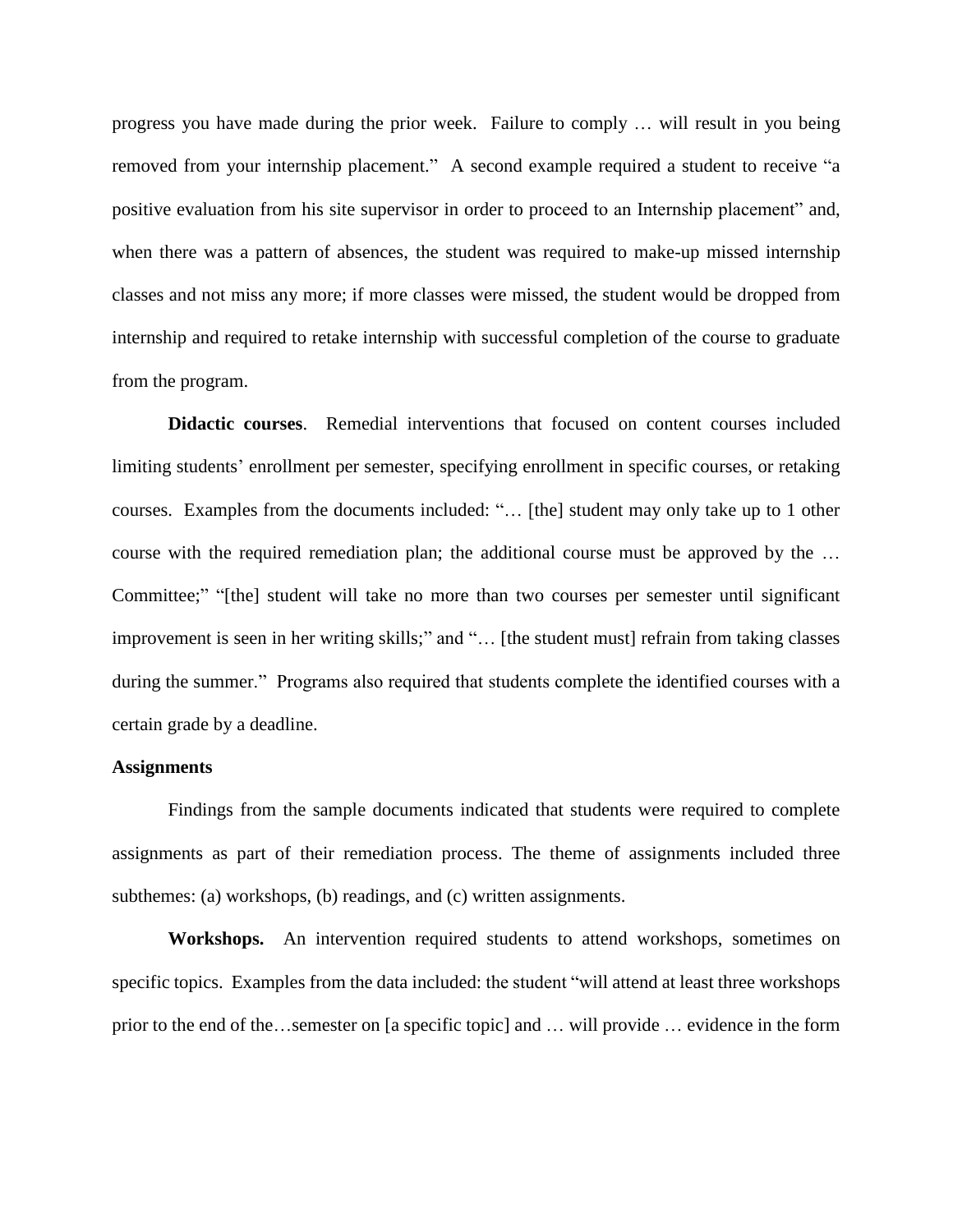of attendance certificate." Other examples included completing empathy training and taking writing workshops.

**Readings.** Students were required to complete specific readings as part of remediation, such as: "Continue to develop … knowledge … by outside reading on the topic. … [and] will read at least ten articles." Similarly, remedial documentation instructed the student to "Follow your own excellent plan … of reading the books and attending the workshops, learning the knowledge and skills, and practicing the skills you learn so that they are clearly evident to the faculty and peers in your classroom participation and professional/personal interactions."

**Written assignments.** Programs required that students complete papers tailored to the specific competency problem displayed. Examples from the data included that the student: "will submit a two-page reflection to her advisor that summarizes what she learned from her research regarding …," and "… construct [a] post graduate plan-of-action." Students were also required to develop and write a wellness plan and to write specifically on upholding the ACA *Code of Ethics*. Another related intervention was the recommendation for the student to find an editor to help with his or her writing; the editor could be a peer.

# **Remediation Procedures**

Within the main theme of remediation procedures, two subthemes reflected part of a program's overall gatekeeping process: (a) meetings with faculty and (b) status in program.

**Meetings with faculty**. Follow-up meetings were documented as a requirement in remediation to review student progress. For example, one document had a description that indicated the advisor must meet with the student, which would be followed by a full faculty review of the student's progress. Other required meetings with students included: "Meet with site supervisor and course instructor to review remediation plan." and "Meet with [faculty member]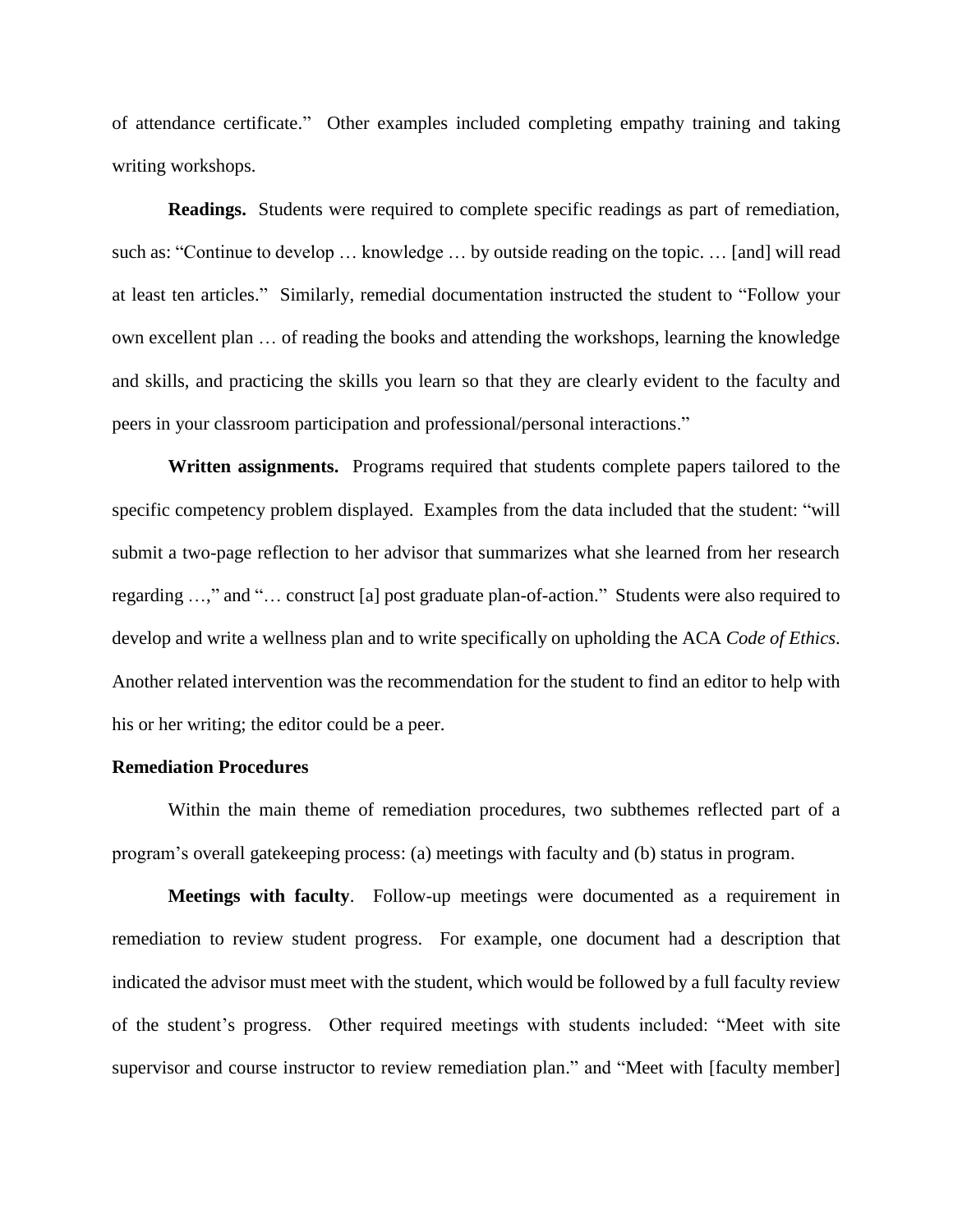for [a] certain number of sessions to discuss such issues as boundaries, dealing with feedback/implementation of feedback, transference/countertransference and other issues pertaining to the internship/professional role." One program documented that the student attend meetings with faculty members for advanced instruction/supervision. Another document had that a faculty member work with the student and meet to discuss different styles of communication.

**Status in the program.** Students' official status within the program was sometimes altered during the remediation process, including placing students on probation or withdrawing students from active status until the plan was completed and documented. Another program stipulated that the student could not enroll in classes until he or she attended a meeting with faculty and signed the remediation plan. Related actions included deferring the faculty's decision on endorsing a student's graduation that current semester while placing the student on probation, and requiring a student to cancel attending a professional conference.

#### **Discussion**

The results of this study provided exploratory qualitative data on remedial interventions used by a sample of counselor educators with students during remediation. The study's results included remedial interventions discussed in the conceptual literature, such as personal counseling, withdrawing from courses, and additional academic assignments (Henderson & Dufrene, 2011; Kress & Protivank, 2009; McAdams & Foster, 2007; Russell & Peterson, 2003; Rust et al., 2013). Overall, the findings of the study further elucidated how a small sample of counseling programs are implementing remedial interventions in practice, which was previously lacking in the literature.

For example, personal counseling was implemented in a variety of ways. Several uses of this intervention by participants reflected the 'hands-on' approach recommended by Elman and Forrest (2004), such as requiring counseling rather than recommending counseling and identifying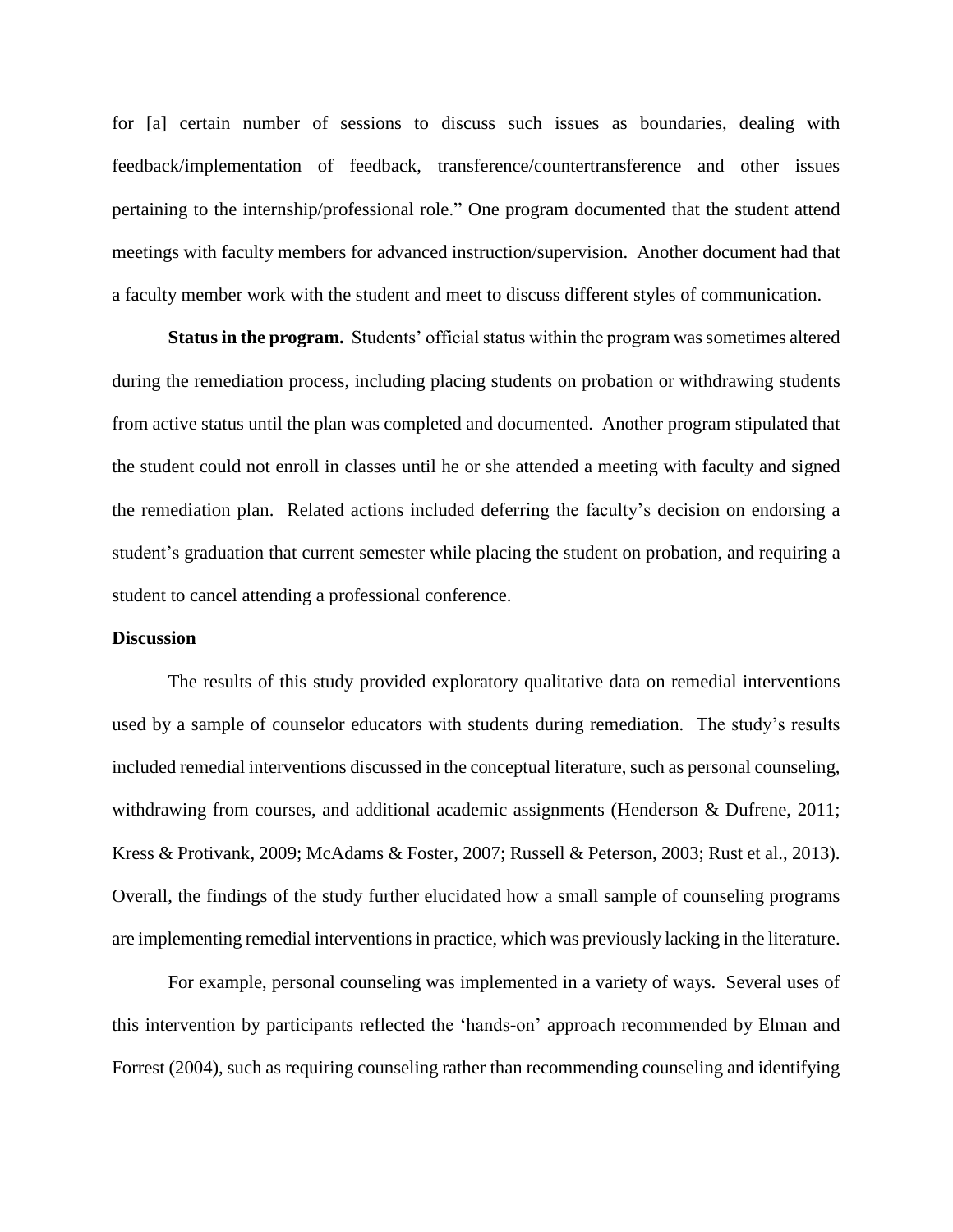issues that the student needed to address during counseling sessions. The desire to be more directly involved in students' personal counseling seemed reflected in interventions requiring copies of case notes and requiring permission to communicate with the treating clinician. The theme of personal counseling included interventions seeking an outside mental health clinician's opinion of a student, such as providing faculty with a copy of the student's psychological evaluation or providing a letter from the treating counselor verifying the student's mental well-being. The approach to using personal counseling as an intervention appears to value accountability to a program over the student's confidentiality as a client, a challenge discussed by scholars (Elman  $\&$ Forrest, 2004; Kaslow et al., 2007; Rust et al., 2013). An overlapping consideration is to remain within the boundaries of being a counselor educator or supervisor and not adopt a clinical perspective with students. As advised by Gilfoyle (2008) faculty should focus on behaviors displayed by students in an observational and factual way as a strategy to avoid diagnosing students. Other recommendations for using personal counseling as a remedial intervention included that faculty stipulate the necessary outcome of attending therapy for a student's remediation plan and how a therapy outcome will be communicated to the program (Elman & Forrest, 2004; Kaslow et al., 2007). Additional recommendations from the literature were to establish the proficiency of the treating counselor (Elman & Forrest, 2004) and to review ethical considerations with the treating counselor and student (Gilfoyle, 2008). While the study's results indicated that personal counseling as a remedial intervention is being used by counseling programs, how to frame the requirements of this intervention within the limits of student confidentiality enrolled in a counseling program is still needed.

While increased supervision did not appear as a distinct theme in the findings, the spirit of more frequent contact with the student by a supervisor was reflected. As mentioned in several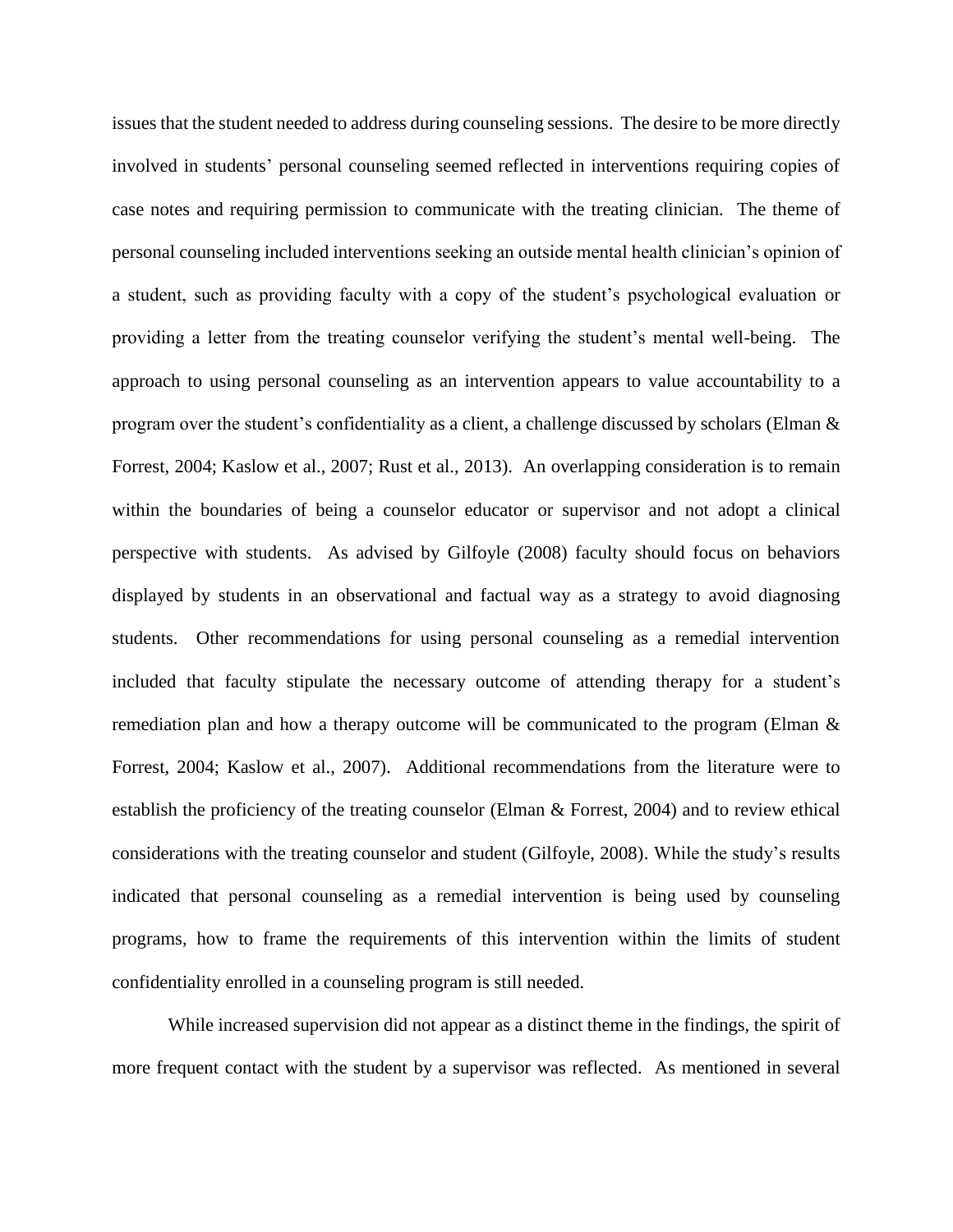gatekeeping models, such as Frame and Stevens-Smith (1995) and in the present data, information on the student's level of competency is needed, which might be ascertained through increased supervision. The intervention of requiring regular meetings with a faculty member for remedial instruction can be interpreted as increased contact with the student, while also addressing observed competency problems in specific knowledge areas when faculty interact with the student. However, seeking additional information on student's competency was reflected twice in the present data: both in related to clinical courses and personal counseling. Interventions related to clinical courses that sought additional information on students' performance included requiring a positive site supervisor evaluation and, in another example, progress reports from the site supervisor on the student's performance were required every other week.

An overarching idea that emerged from the data was requiring documentation of completed remedial interventions, which also was evident in the plethora of documents we received for the study. The hands-on approach that was suggested by Elman and Forrest (2004) was evident of requiring counseling with documentation between the counseling program and the treating clinician. Documentation also appeared in the workshops subtheme, which required evidence of student attendance. The basic nature of requiring written assignments also fulfills the notion of producing objective evidence in documentation. The requirement of obtaining bi-weekly site supervisor evaluations on a provided form incorporates the idea of documentation. And, the document of a remediation plan itself provides a form of documentation.

Another overarching impression from the findings is the time consuming nature of implementing remediation with students, both for faculty and for students being remediated. Being aware of the time requirement and acknowledging the time commitment could be part of the dialogue among colleagues in programs. Whether providing increased supervision as discussed in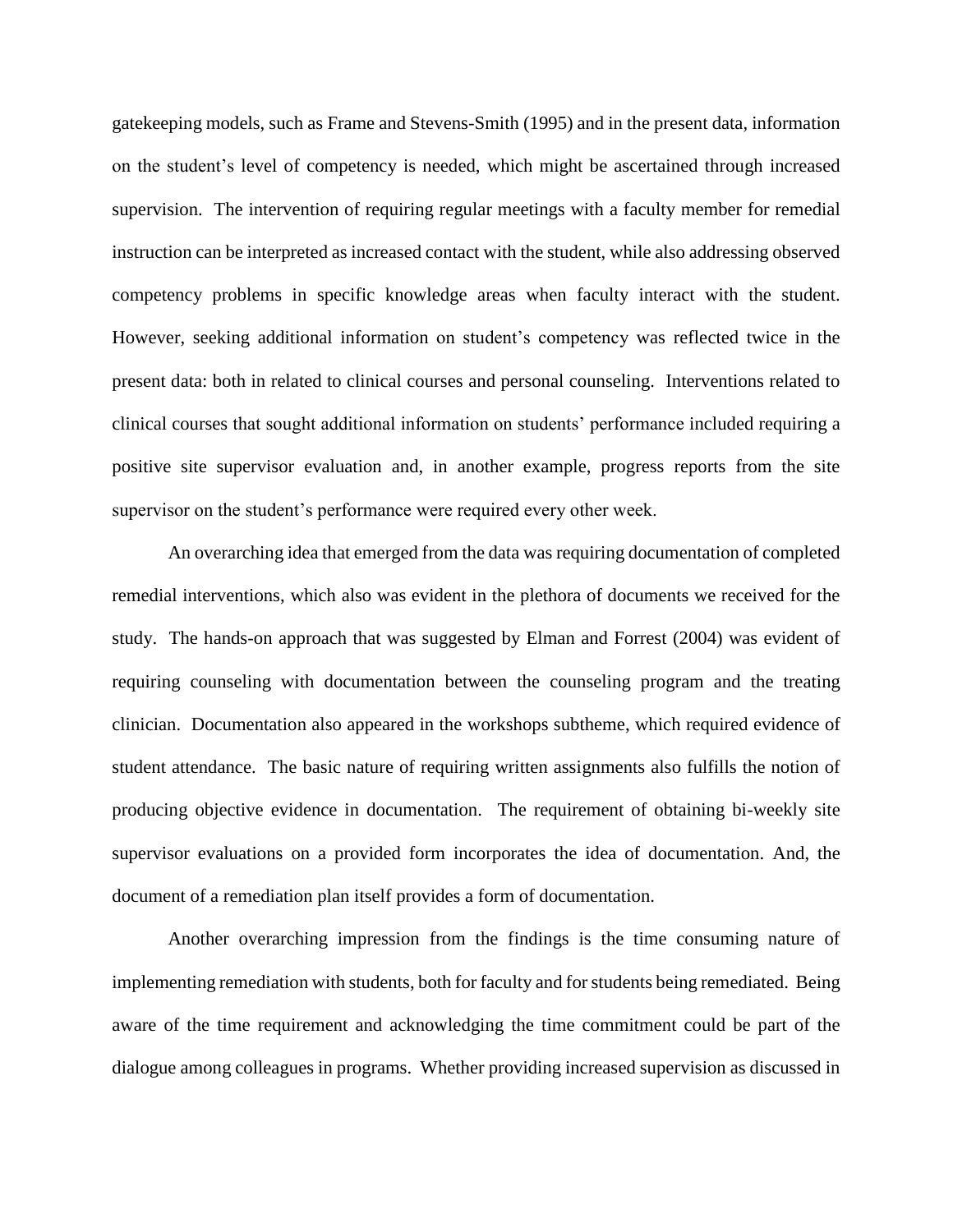the conceptual literature (Henderson & Dufrene, 2011; Kress & Protivank, 2009; McAdams & Foster, 2007; Russell & Peterson, 2003; Rust et al., 2013), or whether participating in regular meetings with students to provide remedial instruction as identified in the results; both approaches require additional time devoted to remediation outside of the 'typical' structure of class time or advising. The theme of courses included several examples of interventions that would require more time from students, such as repeating coursework or postponing practicum. The time consuming aspect of remediation could be an element influencing faculty's choices to pursue remediation with students and any potential natural consequences students may encounter, such as delayed graduation.

While students' fear and resistance to remediation are typical, an aspect of remediation that might appeal to students is a focus on interventions that represent clear objectives and concrete tasks , which would contribute to transparency of remediation and the accompanying assessment process (Foster & McAdams, 2009; Foster et al., 2014). The present study's results included taskoriented interventions that can be measured and observed as being completed, such as attending workshops or completing readings. Students may like these interventions because they resemble assignments in courses and follow a concrete list similar to what might be found in a syllabus. Students may experience security in understanding what is expected of them during remediation in a concrete and measurable way that contributes to the objectivity of the process (Foster  $\&$ McAdams, 2009; Foster et al., 2014).

# **Limitations**

For the present study, we identified what interventions counselor education programs are using to remediate students; however, limitations exist. First, our sample of documents was obtained from a purposeful sampling approach from 12 CACREP-accredited counseling programs.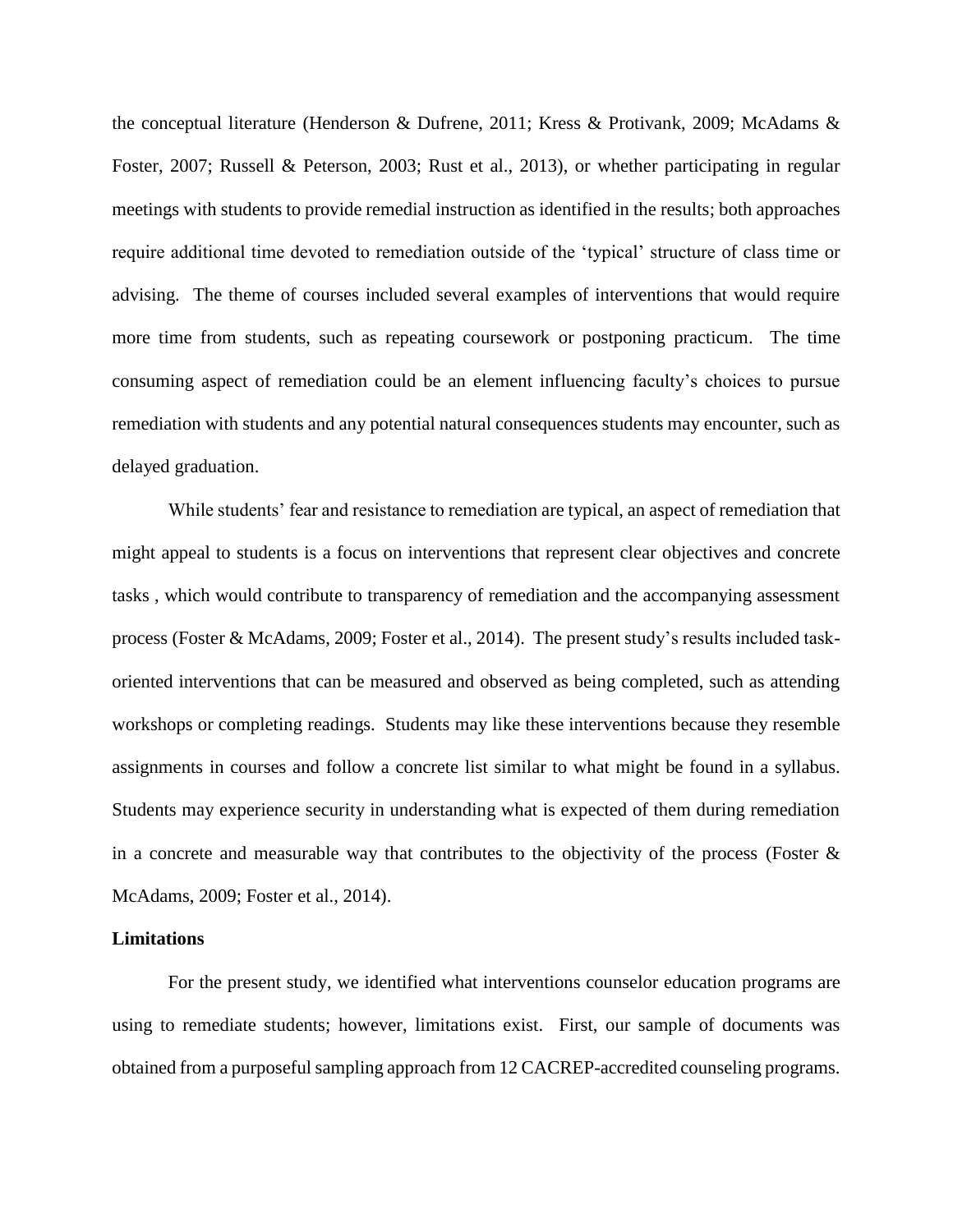The number of programs represented in the present study was limited. However, the amount of 63 sample documents totaling 213 pages of textual data is typical for qualitative content analysis. Another limitation included the requirement for participating in this study that CACREP programs be actively engaging in remediation. A resulting assumption is that faculty in the programs might be more familiar with remediation, which could influence their choice of interventions used with students and how the interventions were implemented. Additionally, given that this study was a qualitative design, the findings may not be transferable. Another limitation was that all documents gathered from the counseling programs was self-report via email and electronic attachments to emails. Consequently, documentation could have been excluded by programs and not included in our data. Finally, though we engaged in strategies to limit our subjective influence, our biases and expectations while acting as the coding team may have influenced our data analysis. The team of researchers addressed this threat to validity by conducting several meetings to discuss the codings and theme analysis and we monitored our reflections via journaling to assist with bracketing.

#### **Implications**

The findings from this study provide an empirical resource for counselor educators and supervisors for consideration when remediating students. The results might be used to stimulate dialogue on various interventions that are aligned or not aligned with faculty perspectives on remediation. For instance, when we presented the findings at professional conferences, attendees voiced strong opinions of polarized views regarding the use of interventions which relied on outside clinician's reports (such as requiring a psychological evaluation) and the approach of valuing accountability to the program over the student's confidentiality in personal counseling. Also, chosen interventions could be reviewed with university legal counsel prior to implementation to assure support for specific interventions by the program and institution in case of potential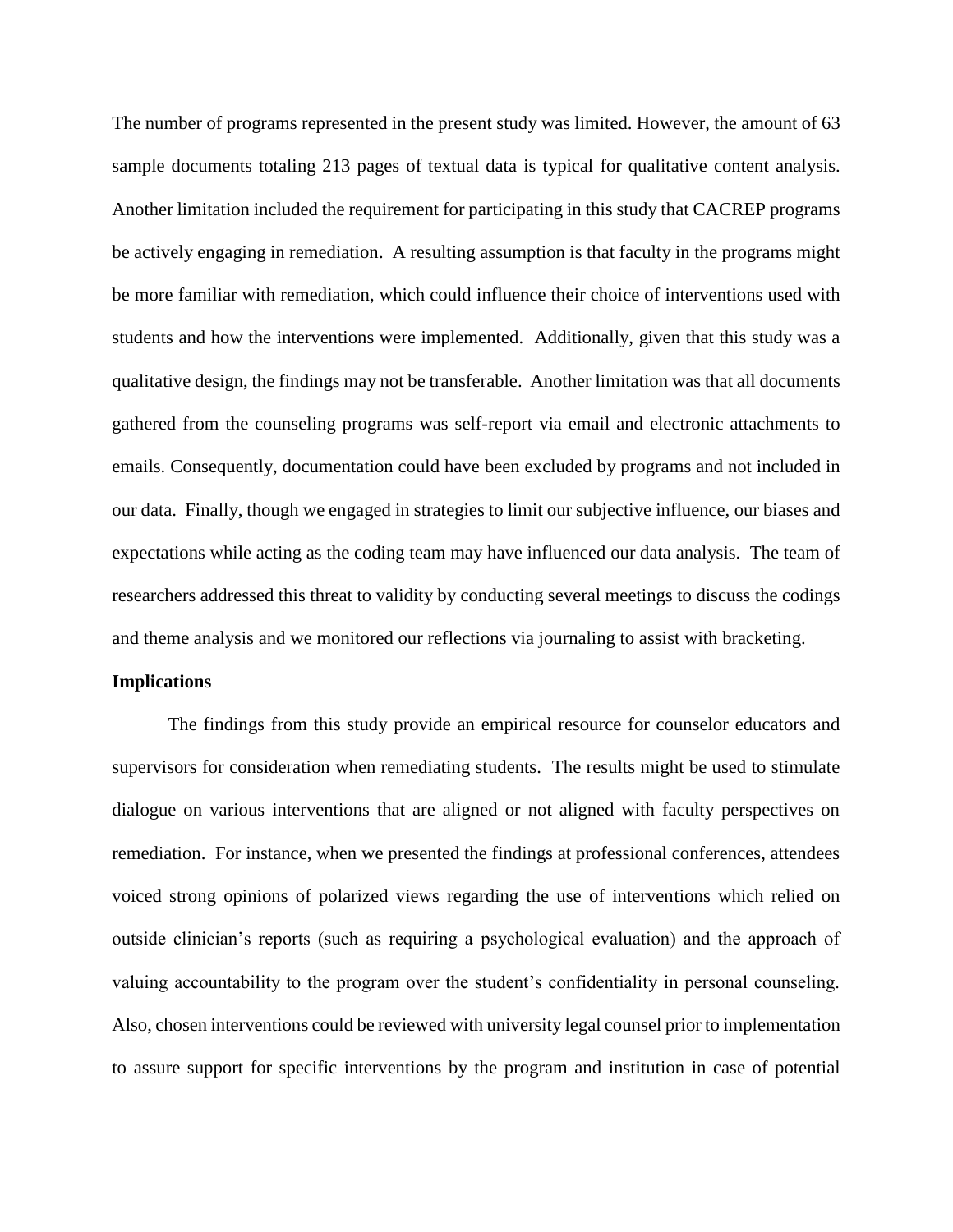challenge from a legal perspective. Another implication could be to initiate dialogue with students about known remedial interventions to seek student feedback or suggestions for new or alternative interventions so that awareness of possible cultural issues are addressed. Finally, consultation and collaboration with all stakeholders such as deans, university attorneys, and all counseling faculty in the university setting, as well as in the clinical setting such as site supervisors, would allow for best practices when choosing specific remediation interventions that address students' interpersonal, intrapersonal, and professional behaviors that need remediation.

# **Conclusion**

The results of this study offer faculty remedial interventions when working with students' problem behaviors that are impacting their progression in counseling programs. A readiness of faculty to provide remedial interventions that address student problem behaviors is an important part of the remediation process. Interventions should be crafted specifically for a student's demonstrated need and aligned with program policies and procedures. While students or even other professionals may fear remediation, having a list of resources and methods that can be used as remedial interventions can assist students when they are unable to comply with the requirements of counseling programs.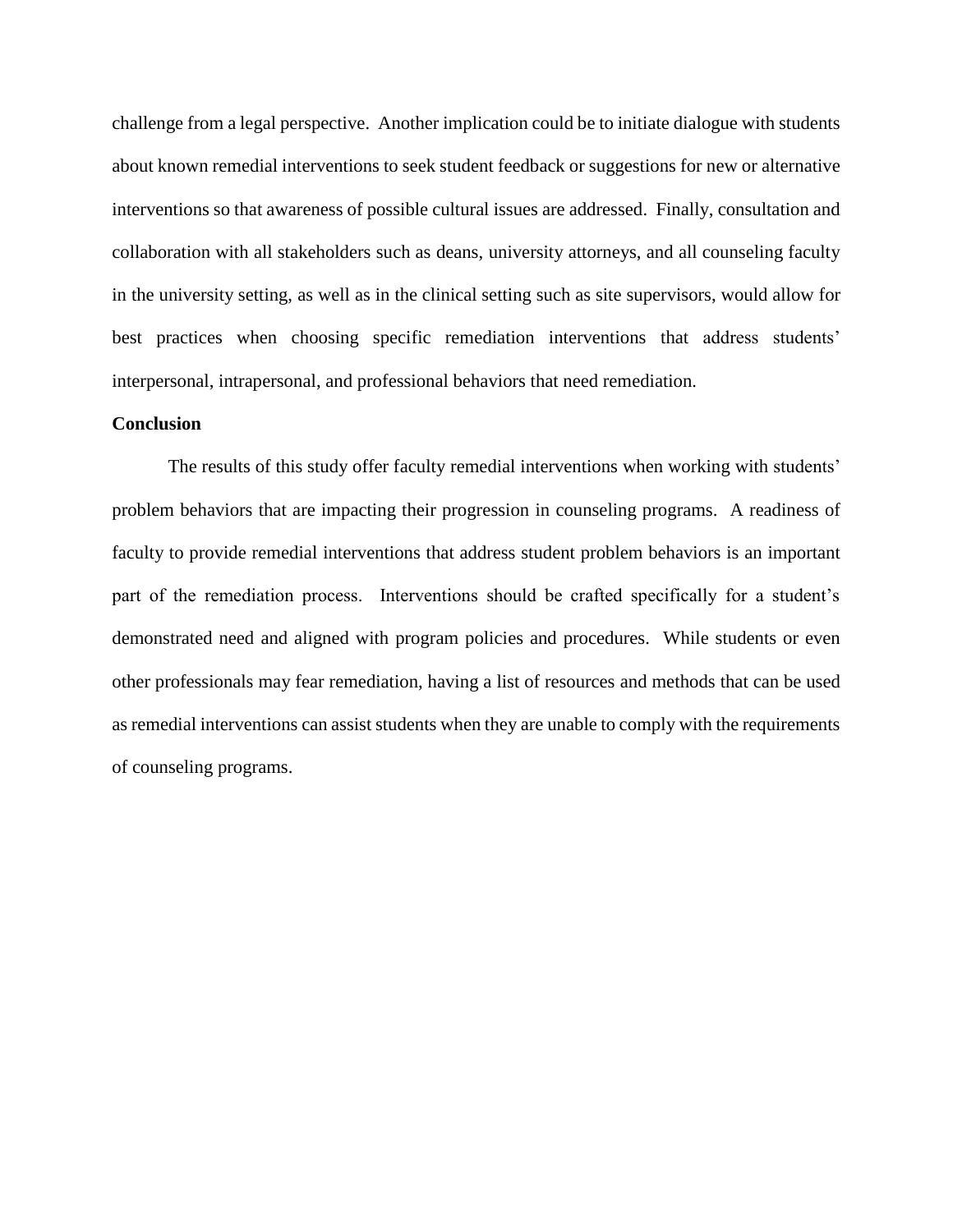# References

American Counseling Association. (2014). *ACA code of ethics*. Alexandria, VA: Author.

- Bemak, F., Epp, L., R., & Keys, S. G. (1999). Impaired graduate students: A process model of graduate program monitoring and intervention. *International Journal for the Advancement of Counselling, 21*(1), 19-30. doi:10/1023/A:1005387309472
- Bhat, C. S. (2005). Enhancing counseling gatekeeping with performance appraisal protocols. *International Journal for the Advancement of Counselling, 27*, 399-411. doi:10.1007/s10447-005-8202-z
- Brown, M. (2013). A content analysis of problematic behavior in counselor education programs. *Counselor Education and Supervision, 52*, 179-192. doi:10.1002/j.1556- 6978.2013.00036.x
- Brown-Rice, K. A., & Furr, S. (2013). Preservice counselors' knowledge of classmates' problems of professional competency. *Journal of Counseling and Development, 91,* 224-233.
- Council for Accreditation of Counseling and Related Educational Programs. (2016). *The 2016 standards*. Retrieved from http://www.cacrep.org/2009standards.html
- Creswell, J. W. (2007). *Qualitative inquiry & research design: Choosing among five approaches*  $(2<sup>nd</sup>$  ed.). Thousand Oaks: Sage.
- Duba, J. D., Paez, S. B., & Kindsvatter, A. (2010). Criteria of nonacademic characteristics used to evaluate and retain community counseling students. *Journal of Counseling & Development, 88,* 154–162.
- Dufrene, R. L., & Henderson, K. L. (2009). A framework for remediation plans for counseling trainees. In G. Walz, J. Bleuer, & R. Yep (Eds.), *Compelling counseling images: The best of VISTAS 2009* (pp. 149-159)*.* Alexandria, VA: American Counseling Association.
- Elman, N. S., & Forrest, L. (2004). Psychotherapy in the remediation of psychology trainees: Exploratory interviews with training directors. *Professional Psychology: Research and Practice, 35*(2), 123-130. doi:10.1037/0735-7028.35.2.123
- Elman, N. S., & Forrest, L. (2007). From trainee impairment to professional competence problems: Seeking new terminology that facilitates effective action. *Professional Psychology: Research and Practice: 38*, 501-509. doi:10.1037/0735-7028.38.5.501
- Foster, J. M., Leppma, M., & Hutchinson, T. S. (2014). Students' perspectives on gatekeeping in counselor education: A case study. *Counselor Education & Supervision, 53*, 190-203.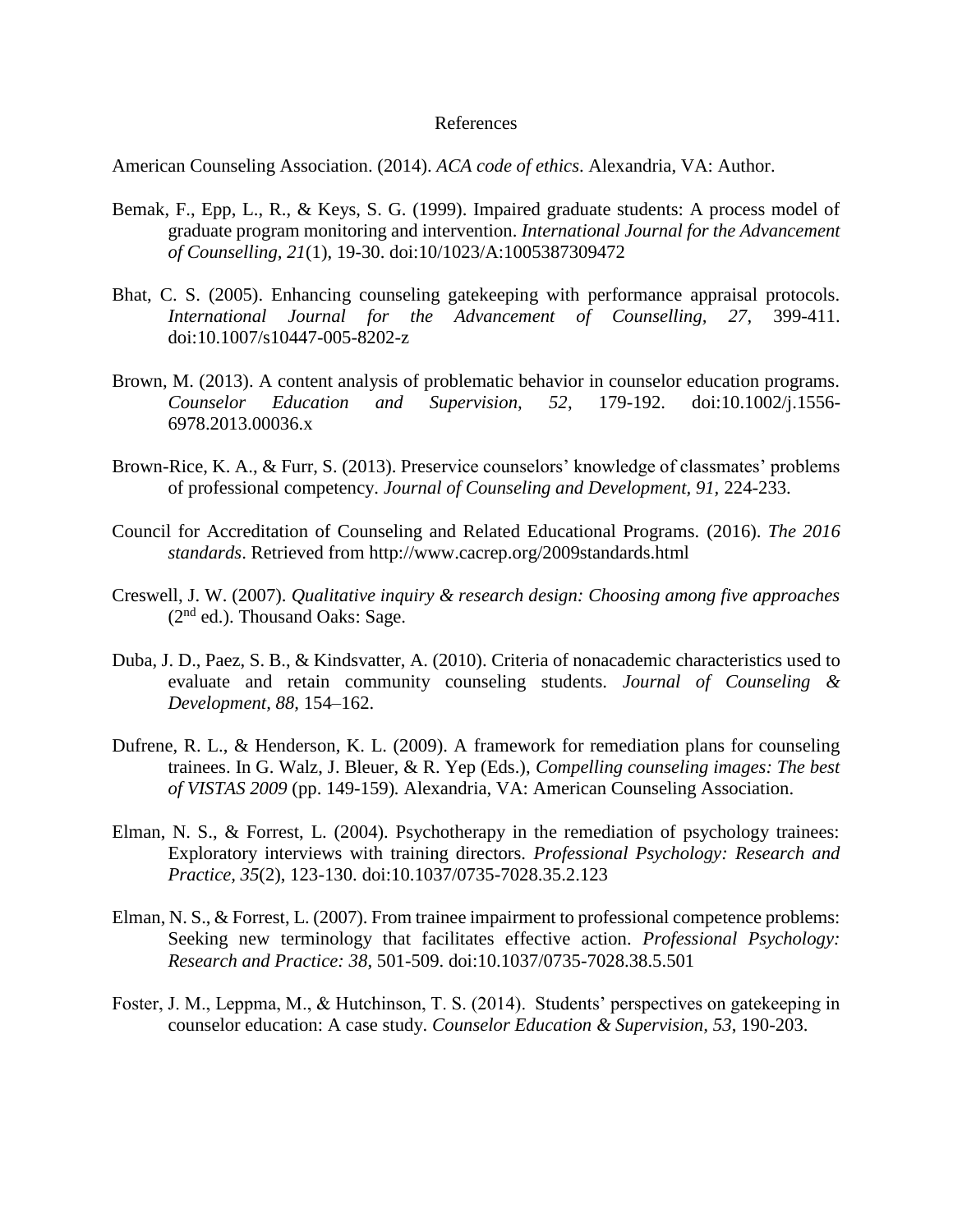- Foster, V. A., & McAdams, C. R., III. (2009). A framework for creating a climate of transparency for professional performance assessment: Fostering student investment in gatekeeping. *Counselor Education and Supervision, 48,* 271–284.
- Frame, M. W., & Stevens-Smith, P. (1995). Out of harm's way: Enhancing monitoring and dismissal processes in counselor education programs. *Counselor Education & Supervision, 35*, 118-129.
- Gaubatz, M. D., & Vera, E. M. (2006). Trainee competence in master's-level counseling programs: A comparison of counselor educators' and students' views. *Counselor Education & Supervision, 46*, 32-43.
- Gilfoyle, N. (2008). The legal exosystem: Risk management in addressing student competence problems in professional psychology training. *Training and Education in Professional Psychology, 2*, 202-209.
- Henderson, K. L., & Dufrene, R. L. (2011). Student remediation: Practical considerations for counselor educators and supervisors. In G. R. Walz, J. C. Bleuer, & R. K. Yep (Eds.), *VISTAS* 2011. 2011. Retrieved from http://www.counseling.org/docs/vistas/vistas\_2011\_article\_45.pdf?sfvrsn=3
- Henderson, K. L., & Dufrene, R. L. (2013). Student behaviors and remediation: An empirical study. *Journal of Professional Counseling: Practice, Theory, and Research, 40*(2), 2-14.
- Kaslow, N. J., Rubin, N. J., Forrest, L., Elman, N. S., Van Horne, B. A., Jacobs, S. C., & et al. (2007). Recognizing, assessing, and intervening with problems of professional competence. *Professional Psychology: Research and Practice, 38*, 479-492. doi:10.1037/0735-7028.38.5.479
- Keeton v. Anderson-Wiley, 733 F. Supp. 2d 1368, 1371 (S.D. Ga. 2010).
- Kerl, S. B., Garcia, J. L., McCullough, S., & Maxwell, M. E. (2002). Systematic evaluation of professional performance: Legally supported procedure and process. *Counselor Education & Supervision, 41*, 321-332.
- Kress, V. E., & Protivnak, J. J. (2009). Professional development plans to remedy problematic counseling student behaviors. *Counselor Education & Supervision, 48*, 154-166.
- Lumadue, C. A., & Duffey, T. H. (1999). The role of graduate programs as gatekeepers: A model for evaluating student counselor competence. *Counselor Education and Supervision, 39*, 101-109.
- McAdams, C. R., & Foster, V. A. (2007). A guide to just and fair remediation of counseling students with professional performance deficiencies. *Counselor Education & Supervision, 47*, 2-13.